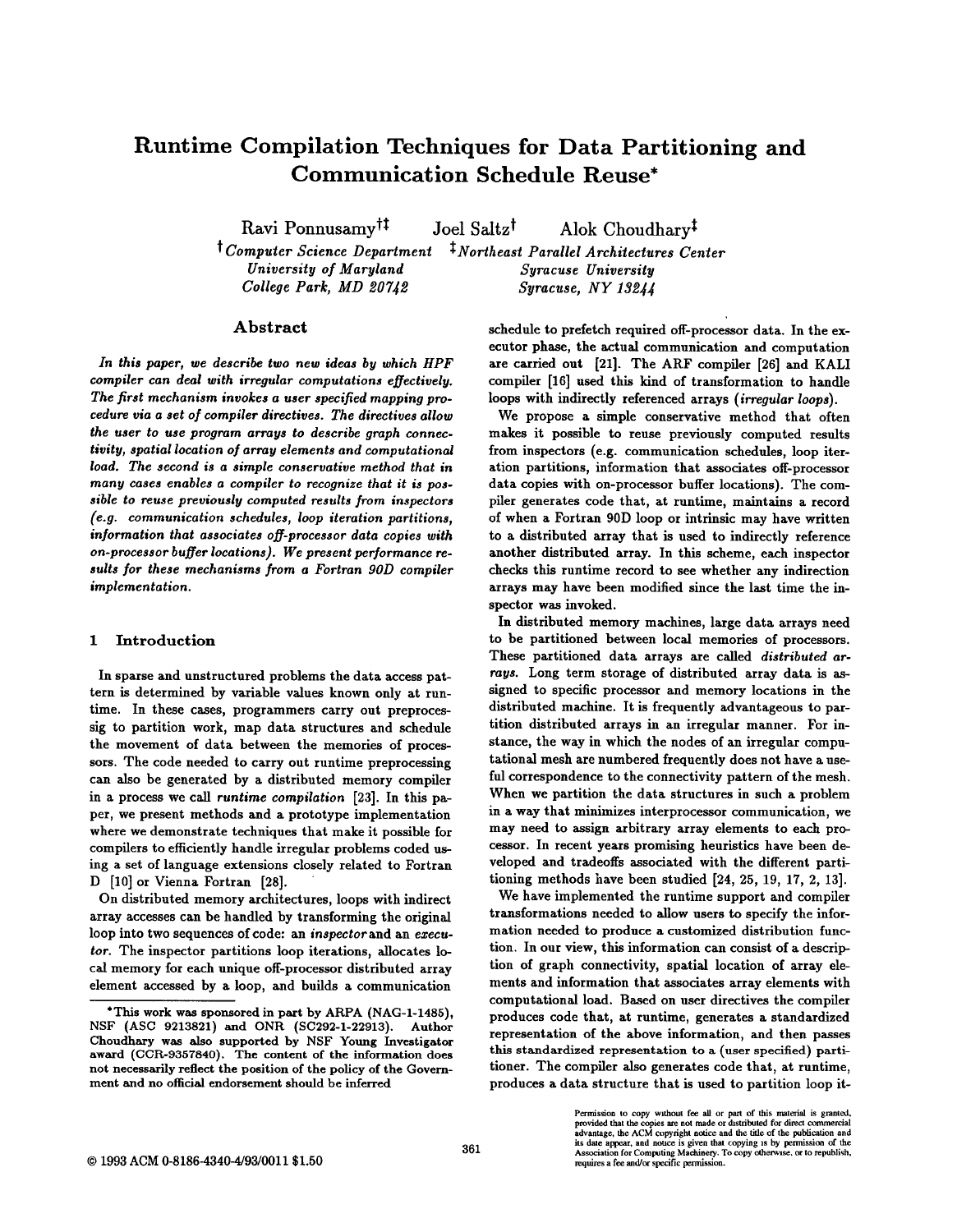| C Single statement loop L1           |
|--------------------------------------|
| $FORALL i = 1. N$                    |
| $y(ia(i)) = x(ib(i)) +  x(ic(i))$    |
| END FORALL                           |
| C Sweep over edges: Loop L2          |
| $FORALL i = 1. N$                    |
| REDUCE (ADD, y(end_pt1(i)),          |
| $f(x(end_p t1(i)), x(end_p t2(i))))$ |
| REDUCE (ADD, y(end_pt2(i)),          |
| $g(x(end_p t1(i)), x(end_p t2(i))))$ |
| END FOR ALL                          |

#### Figure 1: Example Irregular Loops

erations. To our knowledge, the implementation described in this paper is the first distributed memory Fortran compiler to provide this kind of support. We also note that in the Vienna Fortran [28] language definition, a user can also specify a customized distribution function. The runtime support and compiler transformation strategies described here can also be applied to Vienna Fortran.

We will describe the runtime support, compiler transformations and language extensions required to provide the new capabilities described above. We assume that irregular accesses are carried out in the context of a single or multiple statement loop where the only loop carried dependencies allowed are left hand side reductions (e.g. addition, accumulation, max, min, etc). We also assume that irregular array accesses occur as a result of a single level of indirection with a distributed array that is indexed directly by the loop index.

In the example loops shown in Figure 1, we employ Fortran D syntax to depict two loops. The first loop is a single statement loop with indirect array references without dependencies. The second loop is a loop in which we carry out reduction operations. The second loop is similar to those loops found in unstructured computational fluid dynamics codes and molecular dynamics codes. We use this loop to demonstrate our runtime procedures and compiler transformations in the following sections.

We have implemented our methods as part of the Fortran 90D compiler being developed by Syracuse University [9]. Our implementation results on simple templates reveal that the performance of the compiler generated code is within 10% of the hand parallelized version.

This paper is organized as follows. We set the context of the work in Section 2. In Section 3, we describe the runtime technique to save communication schedules. In Section 4 we describe the procedures used to couple data and loop iteration partitioners to compilers. In Section 5 we present an overview of our compiler effort. We describe the transformations which generate the standard data structure and describe the language extensions we use to con-



### Figure 2: Solving Irregular Problems

trol compiler-linked runtime partitioning. In Section 6 we present performance data to characterize the performance of our methods. We briefly discuss related work in Section 7 and we conclude in Section 8.

#### 2 Overview

### 2.1 Overview of CHAOS

We have developed efficient runtime support to deal with problems that consist of a sequence of clearly demarcated concurrent computational phases. The project is called CHAOS; the runtime support is called the CHAOS library. The CHAOS library is a superset of the earlier PARTI library [21, 26, 23].

Solving concurrent irregular problems on distributed memory machines using our runtime support, involves five major steps (Figure 2). The first three steps in the figure concern mapping data and computations onto processors. We provide a brief description of these steps here, and will discuss them in detail in later sections.

Initially, the distributed arrays are decomposed in a known regular manner. In Phase A of Figure 2, CHAOS procedures can be called to construct a graph data structure (the GeoCoL data structure) using the data access patterns associated with a particular set of loops. The GeoCoL graph data structure is passed to a partitioner. The partitioner calculates how data arrays should be distributed.

In Phase B, the newly calculated array distributions are used to decide how loop iterations are to be partitioned among processors. This calculation takes into account loop data access patterns. In Phase C we carry out the actual remapping of arrays and loop iterations.

In Phase D, we carry out the preprocessing needed to (1) coordinate interprocessor data movement, (2) manage the storage of, and access to, copies of off-processor data, and (3) support a shared name space. This preprocessing involves generating communication schedules, translating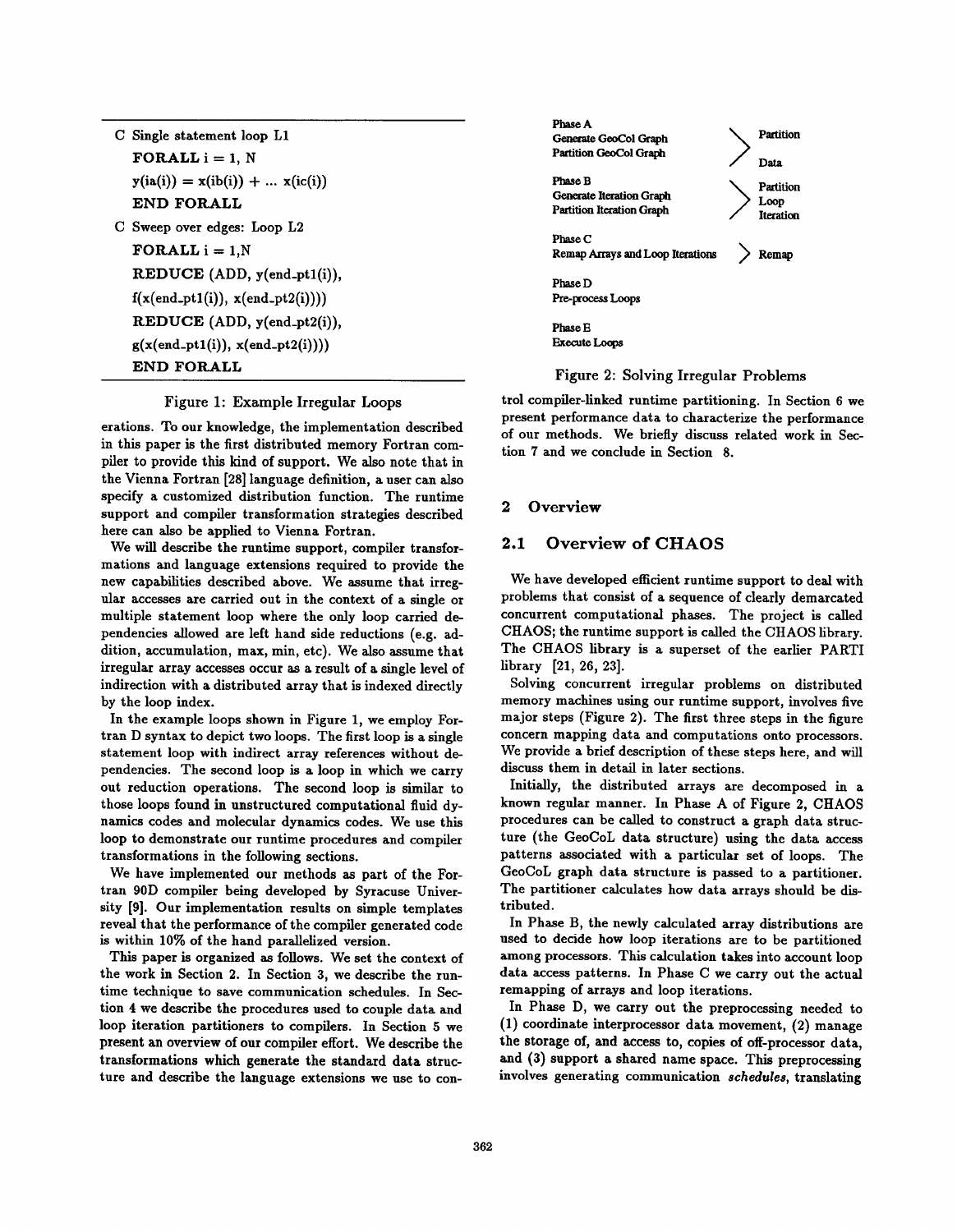array indices to access local copies of off-processor data and allocating local buffer space for copies of off-processor data. It is also necessary to retrieve globally indexed but irregularly distributed data-sets from the numerous local processor memories. Finally, in Phase E we use information from the earlier phases to carry out the necessary computation.

CHAOS and PARTI procedures have been used in a variety of applications, including sparse matrix linear solvers, adaptive computational fluid dynamics codes, molecular dynamics codes and a prototype compiler [23] aimed at distributed memory multiprocessors.

# 2.2 Overview of Existing Language Support

The data decomposition directives we employ for irregular problems will be presented in the context of Fortran D. While our work will be presented in the context of Fortran D, the same optimizations and analogous language extensions could be used for a wide range of languages and compilers such as Vienna Fortran and HPF. Vienna Fortran, Fortran D and HPF (evolved from Fortran D and Fortran 90) provide a rich set of data decomposition specifications; a definition of such language extensions may be found in [10, 8]. These languages, as currently specified, require that users explicitly define how data is to be distributed.

Fortran D can be used to *explicitly* specify an irregular inter-processor partition of distributed array elements. In Figure 3, we present an example of such a Fortran D declaration. In Fortran D, one declares a template called a distribution which is used to characterize the significant attributes of a distributed array. The distribution fixes the size, dimension and way in which the array is to be partitioned between processors. A distribution is produced using two declarations. The first declaration is DECOM-POSITION. Decomposition fixes the name, dimensionality and size of the distributed array template. The second declaration is DISTRIBUTE. Distribute is an executable statement and specifies how a template is to be mapped onto processors.

Fortran D provides the user with a choice of several regular distributions. In addition, a user can explicitly specify how a distribution is to be mapped onto processors. A specific array is associated with a distribution using the Fortran D statement ALIGN. In statement S3, of Figure 3, two of size N each, one dimensional decompositions are defined. In statement S4, decomposition reg is partitioned into equal sized blocks, with one block assigned to each processor. In statement S5, array map is aligned with distribution reg. Array map will be used to specify (in statement S7) how distribution irreg is to be partitioned between processors. An irregular distribution is specified using an integer array; when  $map(i)$  is set equal to p, element i of the distribution irreg is assigned to processor P.

- ....
- S1  $REAL*8 x(N),y($
- S2 INTEGER map(l
- S3 DECOMPOSITION reg(N),irreg
- S4 DISTRIBUTE reg(bloc
- S5 ALIGN map with reg
- S6 ... set values of map array using some mapping method ..
- S7 DISTRIBUTE irreg(ma
- S8 ALIGN x,y with irre

....

#### Figure 3: Fortran D Irregular Distribution

The difficulty with the declarations depicted in Figure 3 is that it is not obvious how to partition the irregularly distributed array. The map array which gives the distribution pattern of irreg has to be generated separately by running a partitioner. The Fortran-D constructs are not rich enough for the user to couple the generation of the map array to the program compilation process. While there are a wealth of partitioning heuristics available, coding such partitioners from scratch can represent a significant effort. There is no standard interface between the partitioners and the application codes.

### 3 Communication Schedule Reuse

The cost of carrying out an inspector (phases B, C and D in Figure 2) can be amortized when the information produced by the inspector is computed once and then used repeatedly. Compile time analysis needed to reuse inspector communication schedules is touched upon in [12, 7].

We propose a simple conservative method that in many cases allows us to reuse the results from inspectors. The results from an inspector for loop L can be reused as long as:

- distributions of data arrays referenced in loop L have remained unchanged since the last time the inspector was invoked, and
- there is no possibility that indirection arrays associ ated with loop L have been modified since the last inspector invocation.

The compiler generates code that at runtime maintains a record of when a Fortran 90D loop's statements or array intrinsic may have written to a distributed array that is used to indirectly reference another distributed array. In this scheme, each inspector checks this runtime record to see whether any indirection arrays may have been modified since the last time the inspector was invoked.

In this presentation, we assume that we are carrying out an inspector for a forall loop. We also assume that all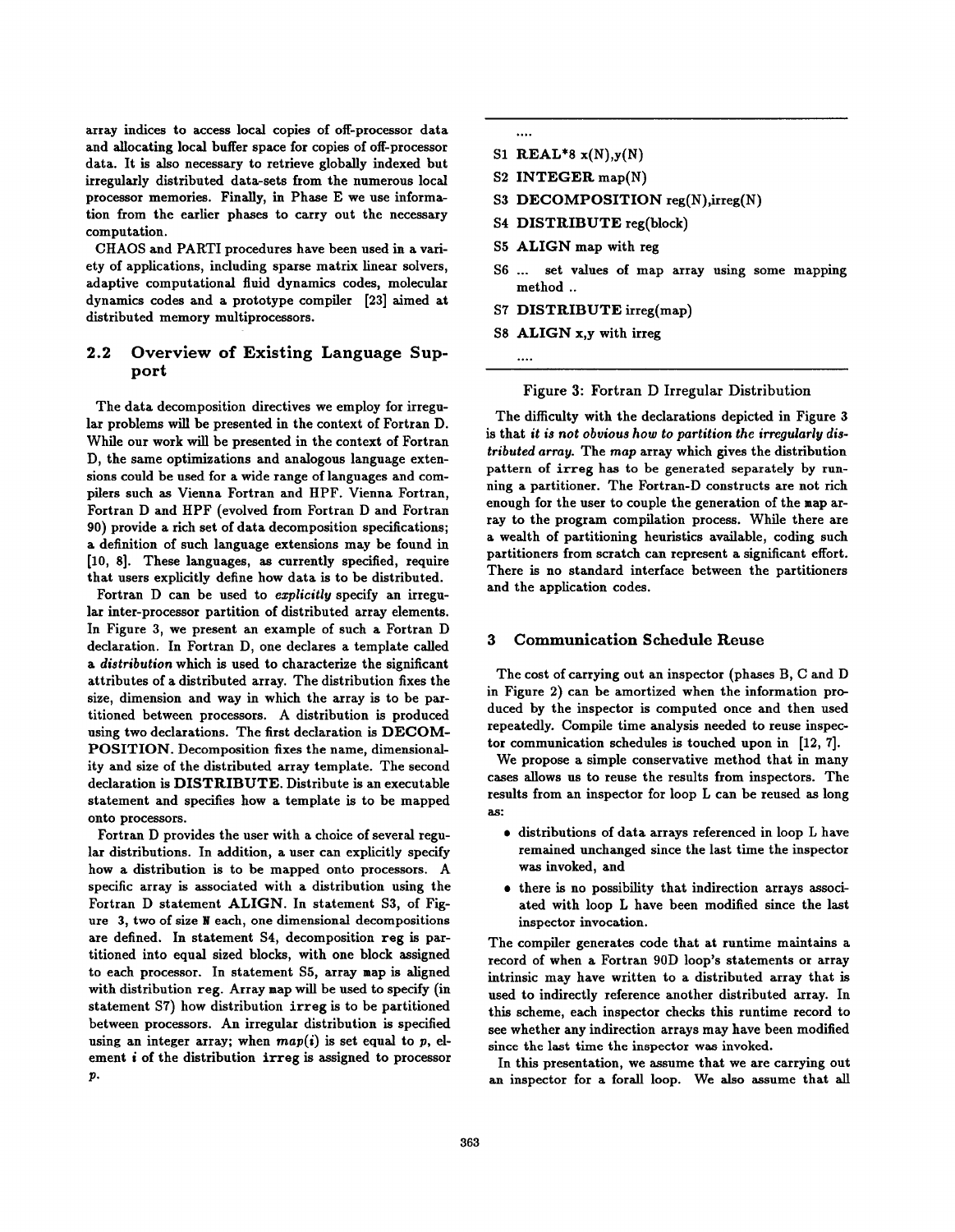indirect array references to any distributed array y are of the form  $y(ia(i))$  where ia is a distributed array and i is a loop index associated with the forall loop.

A data access descriptor (DAD) for a distributed array contains (among other things) the current distribution type of the array (e.g. block, cyclic, irregular) and the size of the array. In order to generate correct distributed memory code, whenever the compiler generates code that references a distributed array, the compiler must have access to the array's DAD. In our scheme, we will maintain a global data structure that contains information on when any array with a given DAD may have been modified.

We maintain a global variable n\_mod which represents the cumulative number of Fortran 90D loops, array intrinsics or statements that have modified any distributed array. Note that we are not counting the number of assignments to the distributed array, instead we are counting the number of times the program will execute any block of code that writes to a distributed array. n\_mod may be viewed as a global time stamp. Each time we modify an array a with a given data access descriptor DAD(a), we update a global data structure last\_mod to associate DAD(a) with the current value of the global variable n.mod (i.e. the current global timestamp). Thus when a loop, array intrinsic or statement modifies a we set last\_mod( $\text{DAD(a)}$ ) = n mod. If the array a is remapped, it means that  $DAD(a)$ changes. In this case, we increment n mod and then set  $last-mod(DAD(a)) = n-mod.$ 

The first time an inspector for a forall loop L is carried out, it must perform all the preprocessing. Assume that L has m data arrays  $x_L^i$ ,  $1 \le i \le m$ , and n indirection arrays,  $ind_L^j$ ,  $1 \leq j \leq n$ . Each time an inspector for L is carried out, we store the following information:

DAD( $x^i_L$ ) for each unique data array  $x^i_L$ , for  $1 \leq i \leq$ m, and

 $DAD(\text{ind}_L^j)$  for each unique indirection array  $\text{ind}_L^j$ , for  $1 \leq j \leq n$  and

last\_mod(  $\text{DAD}(ind_L^j)$ ), for  $1 \leq j \leq n$ .

We designate the values of  $\text{DAD}(x^i_L)$ ,  $\text{DAD}(ind^j_L)$ and last\_mod(  $\text{DAD}(ind_L^j)$ ) stored by L's inspector as L. DAD( $x_L^i$ ), L. DAD( $ind_L^j$ ) and L.last\_mod( DAD( $ind_L^j$ )).

For a given data array  $x_L^i$  and indirection array  $ind_L^j$  in a forall loop L, we maintain two sets of data access descriptors. For instance, we maintain,

- DAD $(x<sub>L</sub><sup>i</sup>)$  the current global data access descriptor associated with  $x_L^i$ , and
- L. DAD $(x_L^i)$  is a record of the data access descriptor that was associated with  $x<sub>L</sub><sup>i</sup>$  when L carried out its last inspector.

For each indirection array  $ind_L^j$ , we also maintain two timestamps:

- $\bullet$  last\_mod(DAD( $\mathfrak{ind}_L$ ) is the global timestamp associ ated with the current data access descriptor of  $ind_r^j$ and,
- $\bullet$  L.last\_mod( DAD( $\mathfrak{ind}_L^{\bullet}$ )) is the global timestamp of data access descriptor  $\text{DAD}(ind^j)$ , last recorded by L's inspector.

After the first time L's inspector has been executed, the following checks are performed before the subsequent executions of L. If any of the following conditions is false, the inspector must be repeated for L.

- 1.  $DAD(x_1^i) == L.DAD(x_1^i), 1 \le i \le m$
- 2. DAD $(ind<sub>i</sub><sup>j</sup>) ==$  L.DAD $(ind<sub>i</sub><sup>j</sup>)$ ,  $1 < j < n$
- 3. last\_mod(DAD(ind<sup>j</sup>)) ==

L.last\_mod(L.DAD( $ind_{L}^{j}$ )),  $1 \leq j \leq n$ .

As the above algorithm tracks possible array modifications at runtime, there is potential for high runtime overhead in some cases. The overhead is likely to be small in most computationally intensive data parallel Fortran 90 codes (see Section 6). Calculations in such codes primarily occur in loops or Fortran 90 array intrinsics, so we need to record modifications to a DAD once per loop or array intrinsic call.

We employ the same method to track possible changes to arrays used in the construction of the data structure produced at runtime to link partitioners with programs. We call this data structure a GeoCoL graph, and it will be described in Section 4.1.1. This approach makes it simple for our compiler to avoid generating a new GeoCoL graph and carrying out a potentially expensive repartition when no change has occurred.

We could further optimize our inspector reuse mechanism by noting that there is no need to record modifications to all distributed arrays. Instead, we could limit ourselves to recording possible modifications of the sets of arrays that have the same data access descriptor as an indirection array. Such optimization will require interprocedural analysis to identify the sets of arrays that must be tracked at runtime. Future work will include exploration of this optimization.

## 4 Coupling Partitioners

In irregular problems, it ia often desirable to allocate computational work to processors by assigning all computations that involve a given loop iteration to a single processor [3]. Consequently, we partition both distributed arrays and loop iterations using a two-phase approach (Figure 2). In the first phase, termed a "data partitioning" phase, distributed arrays are partitioned. In the second phase, called "workload partitioning", loop iterations are partitioned using the information from the first phase. This appears to be a practical approach, as in many cases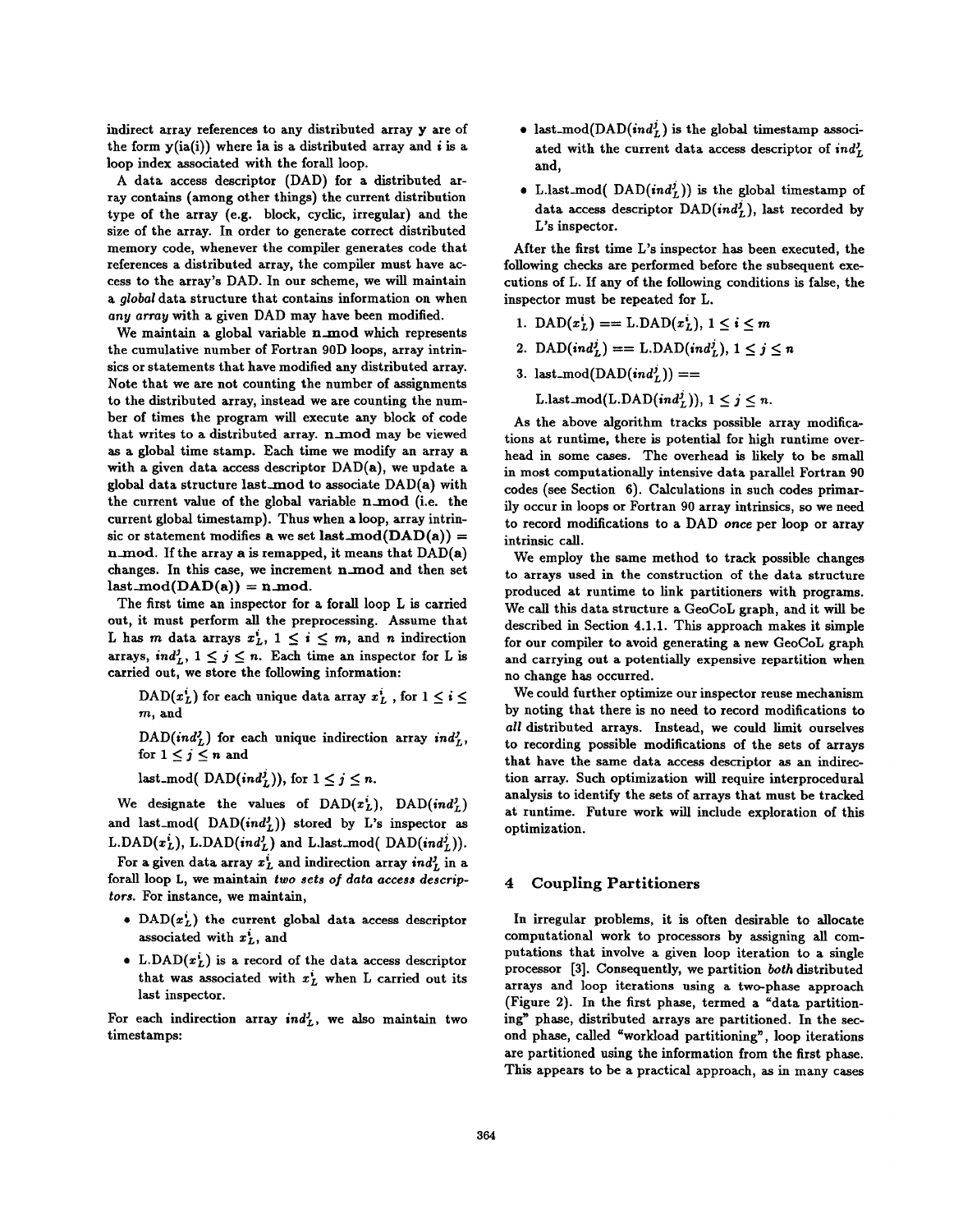the same set of distributed arrays are used by many loops. The following two subsections describe the two phases.

# 4.1 Data Partitioning

When we partition distributed arrays, we have not yet assigned loop iterations to processors. We assume that we will partition loop iterations so as to attempt to minimize non-local distributed array references. Our approach to data partitioning makes an implicit assumption that most (although not necessarily all) computation will be carried out in the processor associated with the variable appearing on the left hand side of each statement - we call this the almost owner computes rule.

There are many partitioning heuristics methods available based on physical phenomena and physical proximity [24, 2, 25, 13]. Currently these partitioners must be coupled to user programs in a manual fashion. This manual coupling is particularly troublesome and tedious when we wish to make use of parallelized partitioners. Further, partitioners use different data structures and are very problem dependent, making it extremely difficult to adapt to different (but similar) problems and systems.

# 4.1.1 Interface Data Structures for Partitioners

We link partitioners to programs by using a data structure that stores information on which data partitioning is to be baaed. Data structure partitioners can make use of different kinds of program information. Some partitioners operate on data structures that represent undirected graphs [24], [15], [19]. Graph vertices represent array indices, graph edges represent dependencies. Consider the example loops in Figure 1. In both loops, the graph vertices represent the N elements of arrays x and y. The graph edges in the first loop of Figure 1 are the union ofi

edges linking vertices ia(i) and ib(i),  $i = 1, N$ 

edges linking vertices ia(i) and ic(i),  $i = 1, N$ 

The graph edges in the second loop of Figure 1 are the union of edges linking vertices end\_pt1 $(i)$  and end\_pt2 $(i)$ .

In some cases, it is possible to associate geometrical information with a problem. For instance, meshes often arise from finite element or finite difference discretizations. In such cases, each mesh point is associated with a location in space. We can sssign each graph vertex a set of coordinates that describe its spatial location. These spatial locations can be used to partition data structures [2, 22].

Vertices may also be assigned weights to represent estimated computational costs. In order to accurately estimate computational costs, we need information on how work will be partitioned. One way of deriving weights is to make the implicit assumption that an owner compute rule will be used to partition work. Under this assumption, computational cost associated with executing a statement will be attributed to the processor owning a left hand side array reference. This results in a graph with unit weights in the first loop in Figure 1. The weight associated with a vertex in the second loop of Figure 1 would be proportional to the degree of the vertex when functions f and g have identical computational costs. Vertex weights can be used as a sole partitioning criterion in "embarrassingly parallel problems", problems in which computational costs dominate.

A given partitioner can make use of combinations of connectivity, geometrical or weight information. For instance, we find that it is sometimes important to take estimated computational costs into account when carrying out coordinate or inertial bisection for problems where computational costs vary greatly from node to node. Other partitioners make use of both geometrical and connectivity information [5].

Since the data structure that stores information on which data partitioning is to be based can represent Geometrical, Connectivity and/or Load information, we call this the GeoCoL data structure.

# 4.1.2 Generating GeoCoL Data Structure

We propose a directive CONSTRUCT that can be employed to direct a compiler to generate a GeoCoL data structure. A user can specify spatial information using the keyword GEOMETRY.

The following is an example of a GeoCoL declaration that specifies geometrical information:

C\$ CONSTRUCT G1 (N, GEOMETRY(3, xcord, ycord, zcord))

This statement defines a GeoCoL data structure called G1 having N vertices with spatial coordinate information specified by xcord, ycord, and zcord. The GEOMETRY construct is closely related to the geometrical partitioning or value based decomposition directives proposed by von Hanxleden [11].

Similarly, a GeoCoL data structure which specifies only vertex weights can be constructed using the keyword LOAD as follows.

C\$ CONSTRUCT G2 (N, LOAD(weight))

Here, a GeoCoL construct called G2 consists of N vertices with vertex  $i$  having LOAD weight(i).

The following example illustrates how connectivity information is specified in a GeoCoL declaration. Integer arrays edge<sub>l</sub>list1 and edge<sub>l</sub>list2 list the vertices associated with each of E graph edges.

C\$ CONSTRUCT G3 (N, LINK(E, edge-listl, edgedist2))

The keyword LINK is used to specify the edges associated with the GeoCoL graph.

Any combination of spatial, load and connectivity information can be used to generate GeoCoL data structure. For instance, the GeoCoL data structure for a partitioner that uses both geometry and connectivity information can be specified as follows:

C\$ CONSTRUCT G4 (N, GEOMETRY(3, xcord, ycord, zcord), LINK(E, edge-listl, edge-list2))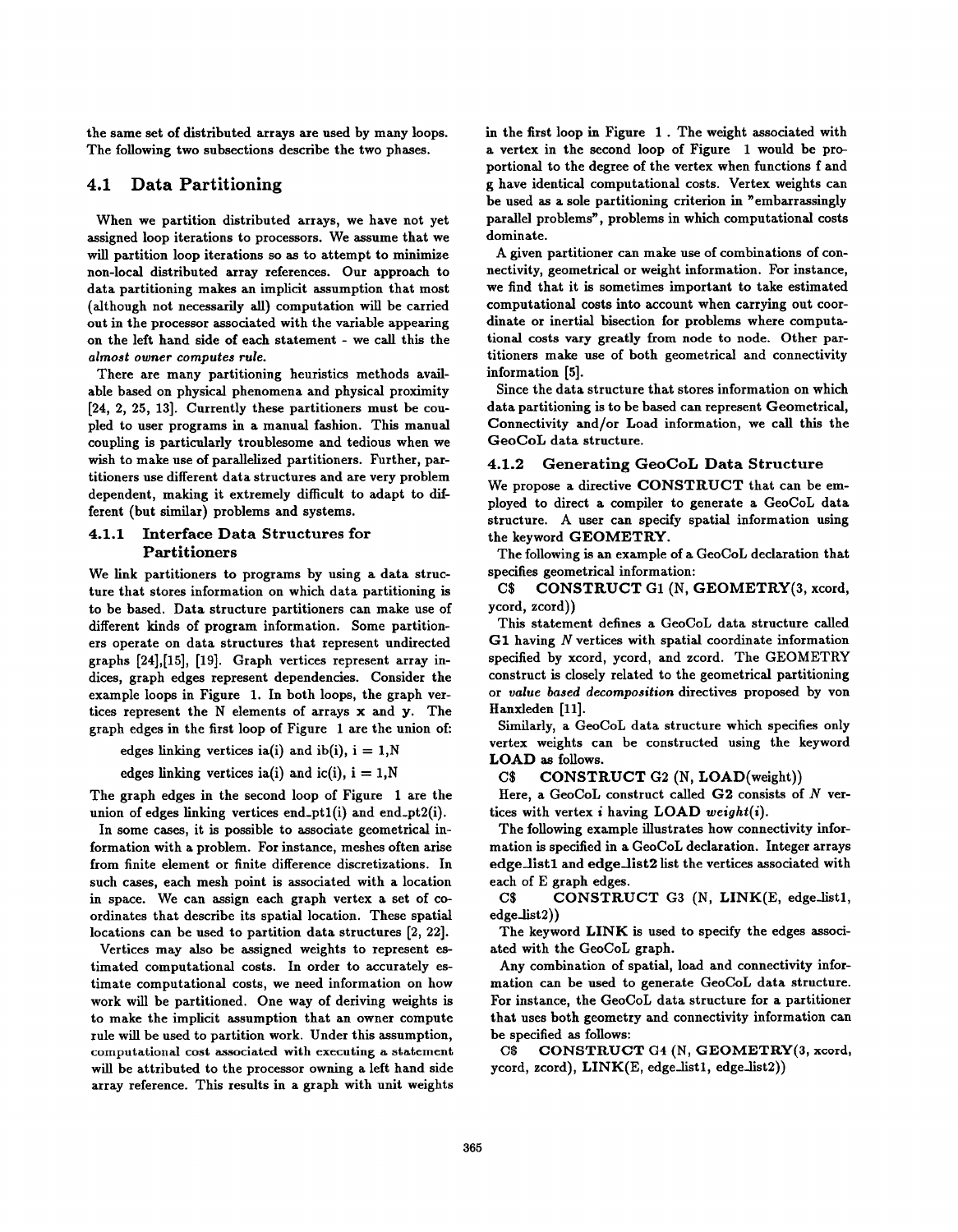REAL\*8 x(nnode),y(nnode)

INTEGER end.ptl(nedge), end.pt2(nedge)

- S1 DYNAMIC, DECOMPOSITION reg(nnod reg2(nedge)
- S2 DISTRIBUTE reg(BLOCK), reg2(BLOCK)
- S3 ALIGN x,y with reg
- S4 ALIGN end\_pt1, end\_pt2 with reg2

```
....
```
call read-data(end-ptl, end-pt2, ...)

- S5 CONSTRUCT G (nnode, LINK(nedge,en end-pt2))
- S6 SET distfmt BY PARTITIONING G USIN RSB
- S7 REDISTRIBUTE reg(distfi

```
c
Loop over edges involving x, y
   ....
```
c Loop over faces involving x, y

Figure 4: Example of Implicit Mapping in Fortran 90D

Once the GeoCoL data structure is constructed, data partitioning is carried out. We assume there are P processors:

- 1. At compile time dependency coupling code is generated. This code generates calls to the runtime support that, when the program executes, generates the GeoCoL data structures,
- 2. The GeoCoL data structure is passed to a data partitioning procedure that partitions the GeoCoL into P subgraphs.
- 3. The GeoCoL vertices assigned to each subgraph specify an irregular distribution.

The GeoCoL data structure is constructed with the initial default distribution of distributed arrays. Once we have the new distribution given by the partitioner, we redistribute the arrays based on the new distribution. A communication schedule is built and used to redistribute the arrays from the default to the new distribution.

# 4.2 Linking Data Partitioners

In Figure 4 we illustrate a possible set of partitioner coupling directives for the loop L2 in Figure 1. We use statements S1 to S4 (Figure 4) to produce a default initial distribution of arrays  $x$  and  $y$  and the indirection array in loop L1, end-pt. The statements S5 and S6 directs the generation of code to construct the GeoCoL graph and call the partitioner. Statement S5 indicates that the GeoCoL graph edges are to be generated based on the relations between distributed arrays x and y in loop L1 and the relationship is provided by using the keyword LINK in the ....

....

- S'5 CONSTRUCT G (nnode, GEOMETRY(3, xc,  $yc, zc)$
- S'6 SET distfmt BY PARTITIONING G USING RCB
- S'7 REDISTRIBUTE reg(distfmt)
- C Loop over edges involving x, y

Figure 5: Example of Implicit Mapping using Geometric Information in Fortran 90D

CONSTRUCT statement. The statement S6 in the figure calls the partitioner RSB (recursive spectral bisection) with GeoCoL as input. The user will be provided a library of commonly available partitioners and the user can choose any one one of them. Also, the user can link a customized partitioner as long as the calling sequence matches. Finally, the distributed arrays are remapped in statement S7 using the new distribution returned by the partitioner.

Figure 5 illustrates code similar to that shown in Figure 4 except that here the use of geometric information is shown. Arrays xc, yc, and zc, which carry the spatial coordinates for elements in x and y, are aligned with the same decomposition to which arrays x and y are aligned. Statement S'5 specifies that the GeoCoL data structure is to be constructed using geometric information. S'6 specifies that recursive bhary coordinate bisection is used to partition the data.

# 4.3 Loop Iteration Partitioning

Once we have partitioned data, we must partition computational work. One convention is to compute a program assignment statement S in the processor associated with the distributed array element on S's left hand side. This convention is normally referred to as the "owner-computes" rule. (If the left hand side of S references a replicated variable then the work is carried out in all processors). One drawback to the owner-computes rule in sparse codes is that we may need to generate communication within loops even in the absence of loop carried dependencies. For example, consider the following loop:

```
FORALL I=1,NS1 \mathbf{x}(\text{ib}(i)) = \dotsS2 y(ia(i)) = x(ib(i))END FORALL
```
This loop has a loop independent dependence between S1 and S2 but no loop carried dependencies. Were we to assign work using the owner-computes rule, for iteration i, statement S1 would be computed on the owner of ib(i) (OWNER(ib(i))) while statement S2 would be computed

C Loop over faces involving x, y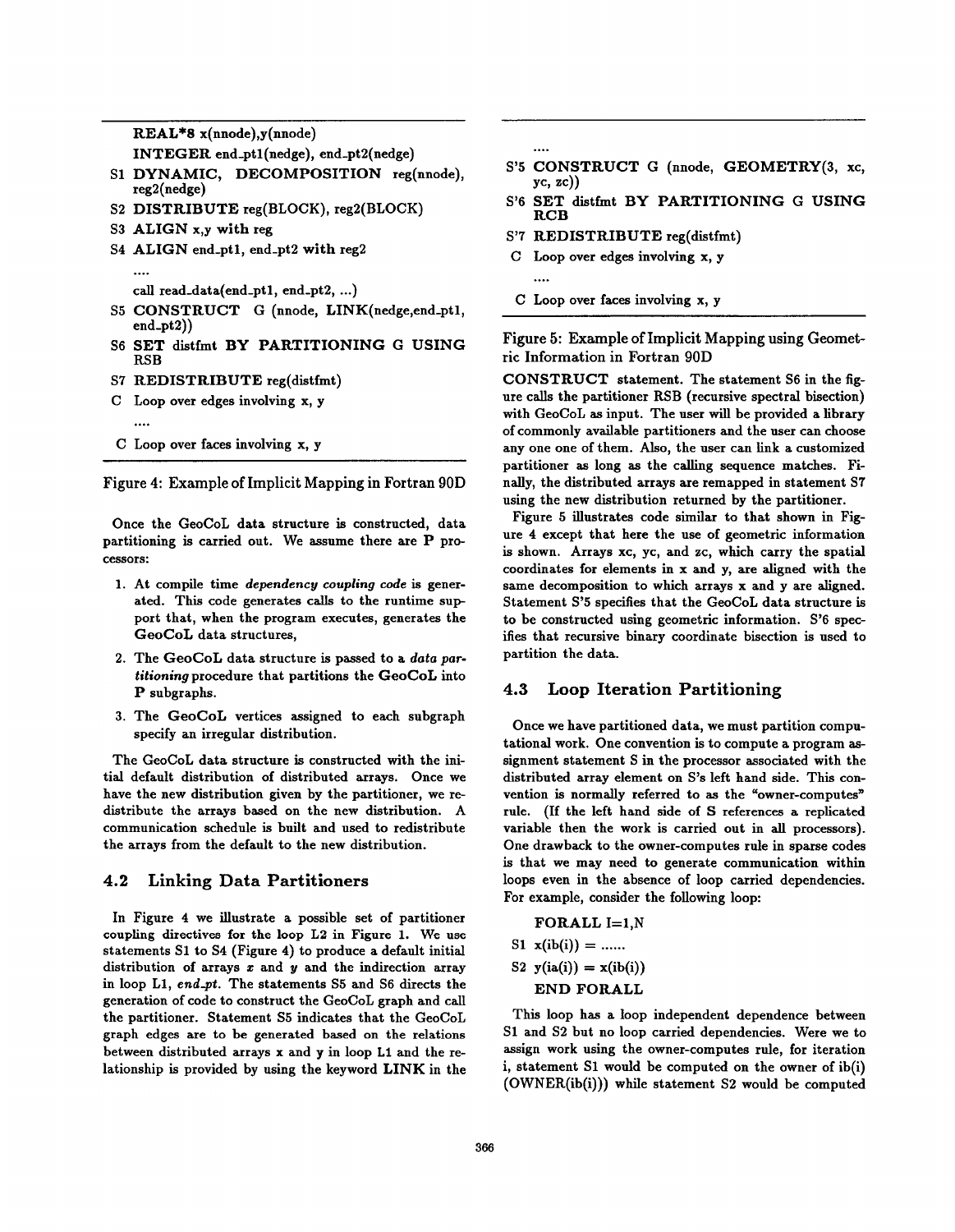on the owner of ia(i) (OWNER(ia(i)). The value of y(ib(i)) would have to be communicated whenever OWNER(ib(i))  $\neq$  OWNER(ia(i)).

An alternate convention is to assign all work associated with a loop iteration to a given processor. We have developed data structures and procedures to support iteration partitioning.

Our current default is to employ a scheme that places a loop iteration on the processor that is the home of the largest number of the iteration's distributed array references.

### 5 Compiler Support

In the previous section we presented directives a programmer can use to implicitly specify how data and loop iterations are to be partitioned between processors. In this section we outline compiler transformations used to carry out this implicitly defined work and data mapping. The compiler transformations generate code which embeds the CHAOS mapper coupler procedures.

We use the example in Figure 4 to show how the compiler procedures are embedded in the code. A (simplified) version of the compiler transformation is shown in Figure 6. We start with BLOCK array distributions. Statements S5 to S7 in Figure 4 are used to generate a data distribution. When the CONSTRUCT statement is encountered, the compiler generates code with embedded CHAOS procedure calls, during program execution, the CHAOS procedures generate the GeoCoL data structure. The Geo-COL data structure is then passed to an user specified partitioner. When the REDISTRIBUTE statement is encountered, CHAOS data remapping procedure calls are generated to move arrays (x and y) aligned with the initial distribution (reg) to the new distribution (distfmt).

Loop iterations are partitioned at runtime using the method described in Section 4.3 whenever a loop accesses at least one irregularly distributed array.

#### 6 Experimental Results

# 6.1 Timing Results for Schedule Reuse

In this section, we present performance data for the schedule saving technique proposed in Section 3 for the Fortran 90D compiler implementation. These timings involve a loop over edges of an 3-D unstructured Euler solver [20] for 10K and 53K mesh points and an electrostatic force calculation loop in a molecular dynamics code for 648 atom water simulation [4]; the functionality of these loops is equivalent to the loop L2 in Figure 1. Table 1 depicts the performance results of compiler generated code with and without the schedule reuse technique for

Start with block distribution of arrays x, y and end-pts

Read Mesh (end.ptl, end-pt2, ...)

- C\$ CONSTRUCT G (nnode, LINK (nedge, end.ptl, end-pt2))
- K1 Call CHAOS procedures to generate GeoCoL data structure
- C\$ SET distfmt BY PARTITIONING G USING RSB
- K2 Pass GeoCoL to RSB graph partitioner
- K3 Obtain new distribution format from the partitioner(distfmt)
- C\$ REDISTRIBUTE reg (distfmt)
- K4 Remap arrays (x and y) aligned with distribution reg to distribution distfmt

Figure 6: Compiler Transformations for Implicit Data Mapping

unstructured mesh and molecular dynamics loops, varying the number of processors of Intel iPSC/860 hypercube. The table presents the execution time of the loops for 100 iterations with distributed arrays decomposed irregularly using a recursive binary dissection partitioner. The results shown in the table emphasizes the importance of schedule reuse.

# 6.2 Timing Results using the Mapper Coupler

In this section, we present data that compares the the costs incurred by the compiler generated mapper coupler procedures with the cost a hand embedded mapper coupler. These timings involve a loop over edges of an 3-D unstructured Euler solver and the electrostatic force calculation loop in a molecular dynamics code. The compiler-Iinked mapping technique was incorporated in the Fortran 90D compiler being developed at Syracuse University. We present the performance of our runtime techniques on different number of processors on an Intel iPSC/860.

To map arrays we employed two different kinds of parallel partitioners 1) a geometry based partitioner ( coordinate bisection  $[2]$ ) and  $2)$  a connectivity based partitioner (recursive spectral bisection  $[24]$ ). The performance of the compiler embedded mapper version and hand parallelized version are shown in Table 2.

In Table 2, Partitioner depicts the time needed to partition the arrays using the partitioners, Ezecutor depicts the time needed to carry out the actual computation and communication, and inspector depicts the time taken to build the schedule. In Table 2, Partition under Spectral Bisection depicts the time needed to partition the GeoCoL graph data structure using a parallelized version of Simon's eigenvalue partitioned [24]. We partitioned the GeoCoL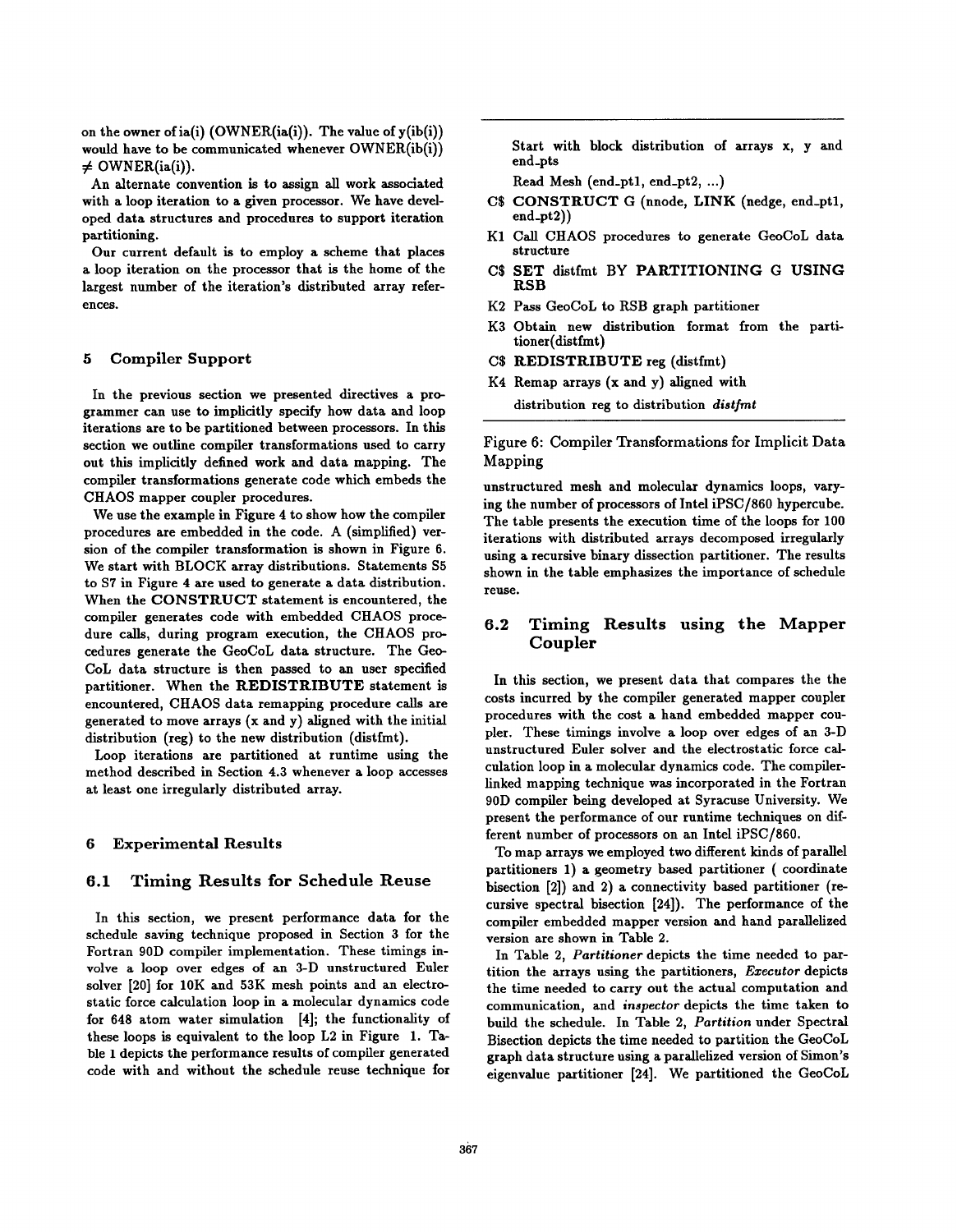|                      |                        | rable 1: Periormance of Schedule Reuse |     |                        |      |      |                         |     |     |
|----------------------|------------------------|----------------------------------------|-----|------------------------|------|------|-------------------------|-----|-----|
|                      | 10K Mesh<br>Processors |                                        |     | 53k Mesh<br>Processors |      |      | 648 Atoms<br>Processors |     |     |
| (Time in             |                        |                                        |     |                        |      |      |                         |     |     |
| Secs)                |                        |                                        | 6   |                        | 32   | 64   |                         |     | 16  |
| No Schedule<br>Reuse | 400                    | 214                                    | 123 | 668                    | 398  | 239  | 707                     | 384 | 227 |
| Schedule<br>Reuse    | 17.6                   | 10.8                                   | 7.7 | 30.4                   | 23.0 | 17.4 | 15.2                    | 9.7 | 8.0 |

 $\mathcal{L}$  Calculation  $\mathbf{D}$  and  $\mathbf{D}$ 

Table 2: Unstructured Mesh Template - 53 K Mesh - 32 Processors

|                         |                  | <b>Binary Coordinate Bisection</b> |          | <b>Block Partition</b><br>Spectral Bisection |         |           |  |
|-------------------------|------------------|------------------------------------|----------|----------------------------------------------|---------|-----------|--|
| (Time                   | Hand             | Compiler:                          | Compiler | Hand                                         | Hand    | Compiler: |  |
| in Secs)                | Coded            | No Schedule                        | Schedule | Coded                                        | Coded   | Schedule  |  |
|                         |                  | Reuse                              | Reuse    |                                              |         | Reuse     |  |
| <b>Graph Generation</b> |                  |                                    |          |                                              | $2.2\,$ | 2.2       |  |
| Partitioner             | $\overline{1.6}$ | 1.6                                | l.6      | 0.0                                          | 258     | 258       |  |
| Inspector, remap        | 4.3              | 379                                | 4.2      | 4.7                                          | 4.1     | 4.0       |  |
| Executor                | 16.4             | 17.2                               | 17.2     | 54.7                                         | 13.2    | 13.9      |  |
| Total                   | 22.4             | 398                                | 23.0     | 59.4                                         | 277.5   | 277.9     |  |

graph into a number of subgraphs equal to the number of processors employed. It should be noted that any common parallelized partitioner could be used as a mapper. The graph generation time depicts the time required to generate GeoCoL graph. The Ezecutor time shown in Table 2 gives the time needed to carry out the executor phase for 100 times. The results shown in the table demonstrate that the performance of the compiler generated code is within 10% of the hand coded version. In table 4, we have included timings for a hand coded block partitioned version of the code in order to quantify the performance effects that arose from the decision to partition the problem. In the blocked version, we assigned each processor contiguous blocks of array elements. We see that the use of either a coordinate bisection partitioner or a spectral bisection partitioner lead to a factor of two to three reduction in the executor time compared to the use of block partitioning. This example also points out the importance of the number of executor iterations on which partitioner should be chosen. When compared to the recursive coordinate bisection partitioner, the recursive spectral bisection partitioner is associated with a faster time per executor iteration but a significantly higher partitioning overhead.

A detailed performance of the compiler-linked coordinate bisection for the unstructured mesh loop and the molecular dynamics loop is shown in Table 3. In Table 4, we present timing results for naive partition of arrays - we assigned each processor contiguous blocks of arrays to processors using BLOCK distribution allowed in HPF. Irregular distribution of arrays performs much better than the existing BLOCK distribution supported by HPF.

### 7 Related Work

Research haa been carried out by von Hanxleden [11] on compiler-linked partitioners which decompose arrays based on distributed array element values, these are called value based decompositions. Our GEOMETRY construct can be viewed as a particular type of value based decomposition. Several researchers have developed programming environments that are targeted towards particular classes of irregular or adaptive problems. Williams [25] describes a programming environment (DIME) for calculations with unstructured triangular meshes using distributed memory machines. Baden [1] haa developed a programming environment targeted towards particle computations. This programming environment provides facilities that support dynamic load balancing.

There are a variety of compiler projects targeted at distributed memory multiprocessors [27, 16]. Jade project at Stanford, DINO project at Colorado and CODE project at Austin provide parallel programming environments. Runtime compilation methods are employed in four compiler projects; the Fortran D project [14], the Kali project [16], Marina Chen's work at Yale [18] and our PARTI project [21, 26, 23]. The Kali compiler was the first compiler to implement inspector/executor type runtime preprocessing [16] and the ARF compiler was the first compiler to support irregularly distributed arrays [26].

In earlier work, several of the authors of the current paper outlined a strategy (but did not attempt a compiler implementation) that would make it possible for compilers to generate compiler embedded connectivity based partitioners directly from marked loops [6]. The approach described here requires more input from the user and lesser compiler support.

### 8 Conclusions

In this paper, we have described and and presented timing data for a prototype Fortran 90D compiler implementation. The work described here demonstrates two new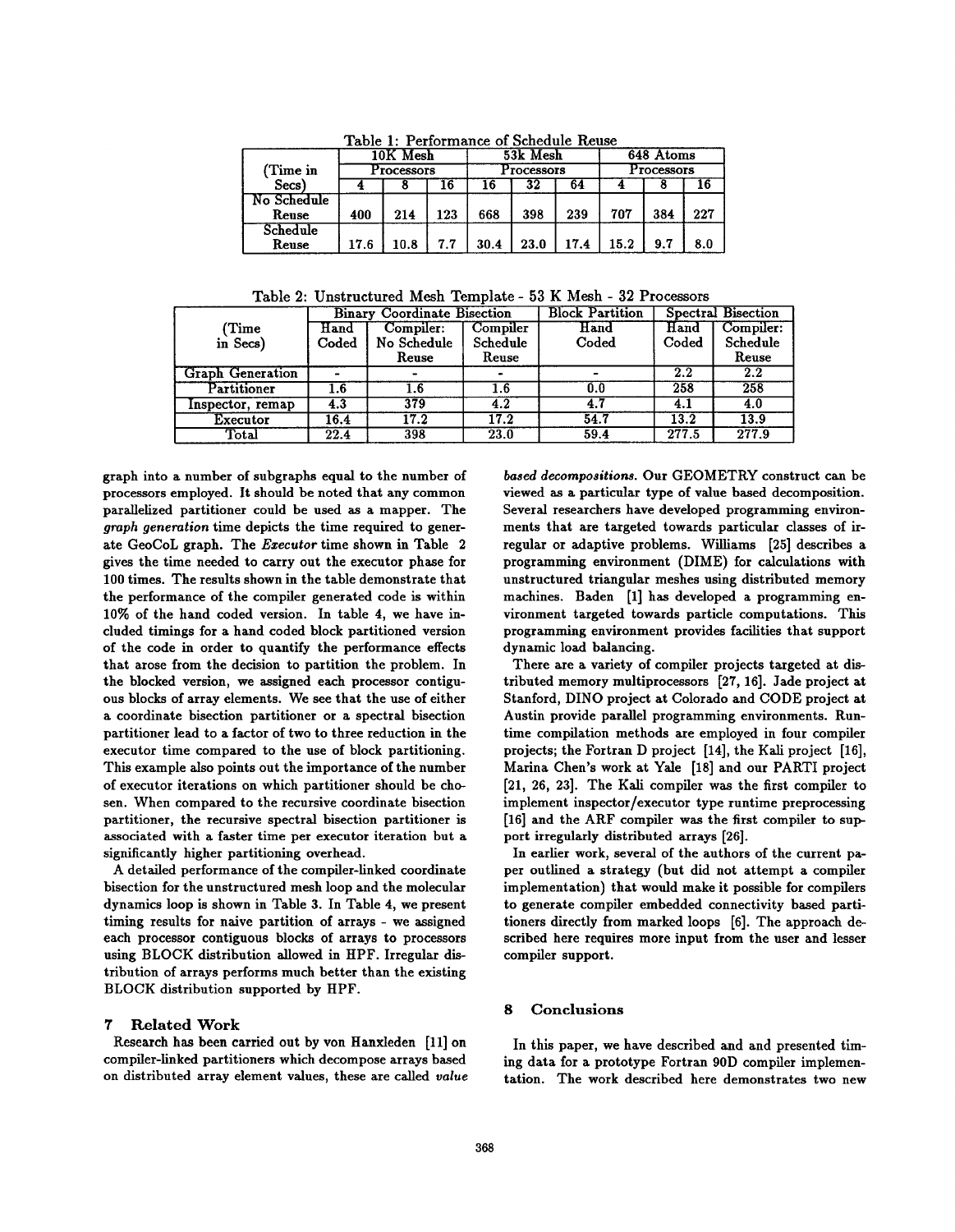| Tasks       | 10K Mesh<br>Processors |      |     | 53k Mesh<br>Processors |      |      | 648 Atoms<br>Processors |     |     |
|-------------|------------------------|------|-----|------------------------|------|------|-------------------------|-----|-----|
| Time in)    |                        |      |     |                        |      |      |                         |     |     |
| Secs)       |                        |      | ۱Ö  | 16                     | 32   | 64   |                         |     |     |
| Partitioner | 0.6                    | 0.6  | 0.4 | 1.8                    | 1.6  | 2.5  | 0.1                     | 0.1 |     |
| Inspector   | .2                     | 0.6  | 0.4 | $2.0\,$                | 1.2  | 0.7  | $2.2\,$                 |     |     |
| Remap       | 3.1                    | l.6  | 0.9 |                        | 3.0  | 1.9  | 4.8                     | 2.6 | 1.5 |
| Executor    | 12.7                   | 7.0  | 6.0 | $\bf 21.5$             | 17.2 | 12.3 | 8.1                     | 5.8 | 5.7 |
| Total       | 17.6                   | 10.8 | 7.7 | 30.4                   | 23.0 | 17.4 | 15.2                    | 9.7 | 8.0 |

Table 3: Performance of Compiler-linked Coordinate Bisection Partitioner with Schedule Reuse

Table4: Performance of Block Partitioning with Schedule Reuse

| Tasks     | 10K Mesh<br>Processors |      |      | 53k Mesh<br>Processors |      |      | 648 Atoms<br>Processors |         |         |
|-----------|------------------------|------|------|------------------------|------|------|-------------------------|---------|---------|
| Time in   |                        |      |      |                        |      |      |                         |         |         |
| secs      |                        |      | 16   | 16                     | 32   | 64   |                         |         | 16      |
| Inspector | l .5                   | 0.9  | 0.5  | 3.9                    | 1.9  |      | 2.1                     |         | 0.8     |
| Remap     | 3.1                    |      | 0.8  | 4.9                    | 2.8  |      | 4.5                     | $2.6\,$ | $1.5\,$ |
| Executor  | 26.0                   | 20.8 | 14.7 | 74.1                   | 54.7 | 35.3 | 10.3                    | 7.6     | 7.3     |
| Total     | 30.4                   | 23.3 | 16.0 | 82.9                   | 59.4 | 38.0 | .7.5                    |         | 9.6     |

ideas for dealing effectively with irregular computations. The first mechanism invokes a user specified mapping procedure using a set of directives. The second is a simple conservative method that in many cases makes it possible for a compiler to recognize the potential for reusing previously computed results from inspectors (e.g. communication schedules, loop iteration partitions, information that associates off-processor data copies with on-processor buffer locations).

We view the CHAOS procedures described here as forming a portion of a portable, compiler independent, runtime support library. The CHAOS runtime support library contains procedures that

- support static and dynamic distributed array partitioning,
- . partitions loop iterations and indirection arrays,
- remap arrays from one distribution to another and
- carry out index translation, buffer allocation and communication schedule generation,

We consider our work to be a part of the ARPA sponsored integrated effort towards developing powerful compiler independent runtime support for parallel programming languages. The runtime support can be employed in other High Performance Fortran type compilers, and in fact, a subset of the runtime support described here has been incorporated into the Vienna Fortran compiler.

We tested our prototype compiler on computational templates extracted from an unstructured mesh computational fluid dynamics code [20] and from a molecular dynamics code [4]. We embedded our runtime support by hand and compared its performance against the compiler generated code. The compiler's performance on these templates was within about 10% of the hand compiled code.

The CHAOS procedures described in this paper are available for public distribution and can be obtained from netlib or from the anonymous ftp site hyena. cs.umd.edu.

# Acknowledgments

The authors would like to thank Alan Sussman and Raja Das for many fruitful discussions and for help in proofreading. The authors would like to thank Geoffrey Fox, Chuck Koelbel and Sanjay Ranka for many enlightening discussions about universally applicable partitioners and how to embed such partitioners into compilers; we would also like to thank Chuck Koelbel, Ken Kennedy and Seems Hiranandani for many useful discussions about integrating into Fortran-D runtime support for irregular problems. Our special thanks go to Reinhard von Hanxleden for his helpful suggestions.

The authors would also like to gratefully acknowledge the help of Zeki Bozkus and Tom Haupt and the time they spent orienting us to internals of the Fortran 90D compiler. We would also like to thank Horst Simon for the use of his unstructured mesh partitioning software.

#### References

- [1] S. Baden. Programming abstractions for dynamically parti. tioning and coordinating localized scientific calculations running on multiprocessors. SIAM J. Sci. and Stat. Computation., 12(1), January 1991.
- [2] M.J. Berger and S. H. Bokhari. A partitioning strategy for nonuniform problems on multiprocessors. IEEE Trans. on Computers, C-36(5):570-580, May 1987.
- [3] Harry Berryman, Joel Saltz, and Jeffrey SCroggs. Exeeution time support for adaptive scientific algorithms on distributed memory machines. Concurrency: Practice and Experience, 3(3):159-17S, June 1991.